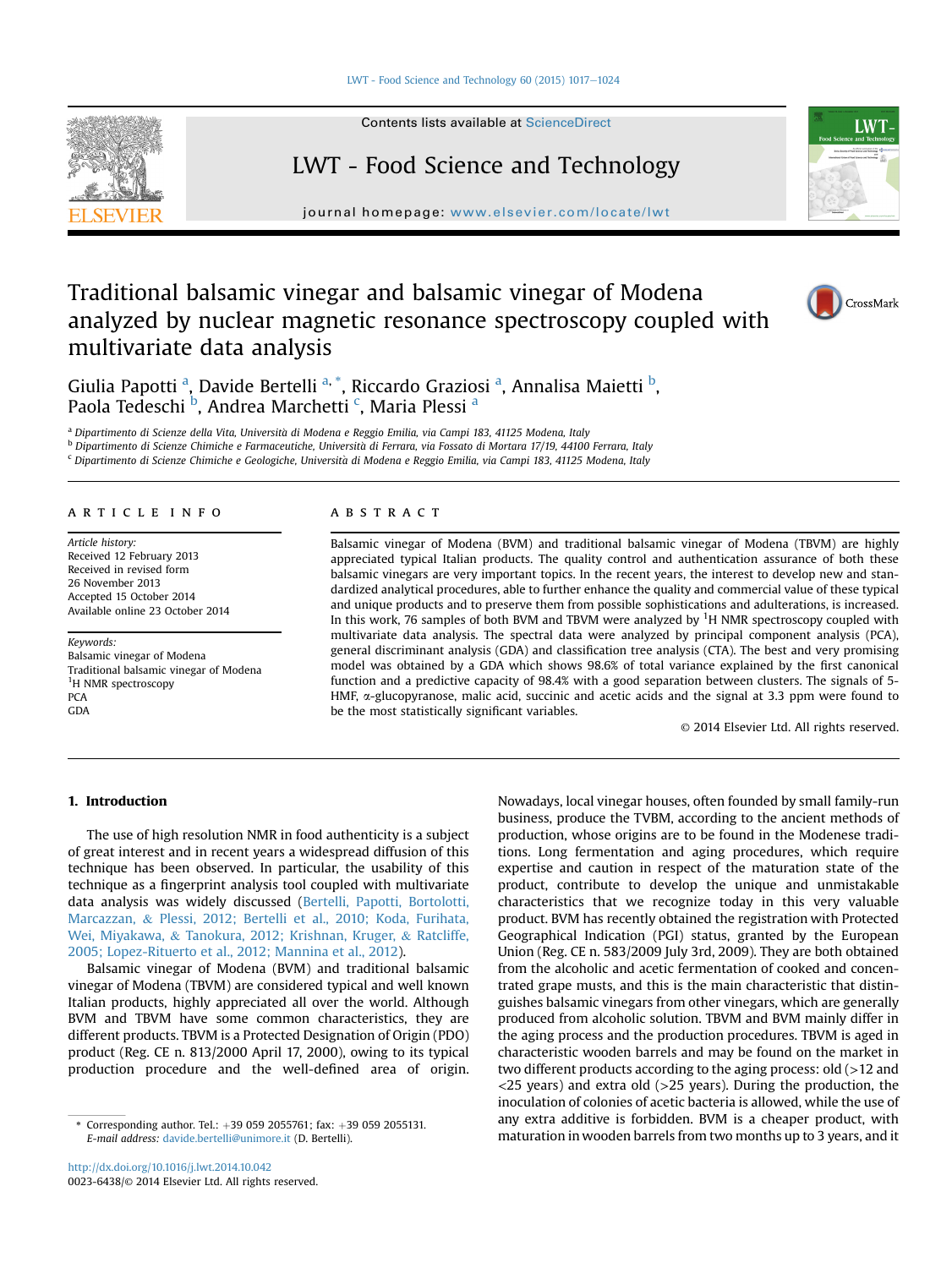<span id="page-1-0"></span>is allowed to add vinegar obtained by wine acetification (10% v/v minimum) and caramel (2% v/v maximum) for color correction (Decreto Ministeriale, 3 Dicembre 1965). Normally, the quality control and authentication assurance of both these balsamic vinegars was performed by means of sensorial analysis and by very simple chemical-physical property determinations, like total acidity, density and dry matter. Here arises the interest to develop new and standardized analytical procedures, able to further enhance the quality and commercial value of these typical and unique products and to preserve them from possible sophistications and adulterations. These new approaches, coupled with chemometric analysis, may provide helpful classification models for authentication and commercial quality characterization.

Several analytical studies focused their attention on the balsamic vinegars characterization and, some of them aim to investigate the aging process and the related changes. ([Antonelli, Chinnici,](#page-6-0) & [Masino, 2004; Chiavaro, Caligiani,](#page-6-0) & [Palla, 1998; Cocchi,](#page-6-0) [Lambertini, Mancini, Marchetti,](#page-6-0) & [Ulrici, 2002; Cocchi et al.,](#page-6-0) [2006; Del Signore, Stancher,](#page-6-0) & [Calabrese, 2000; Gullo, Caggia, De](#page-6-0) [Vero](#page-6-0) & [Giudici, 2006; Plessi, Bertelli,](#page-6-0) & [Miglietta, 2006; Plessi,](#page-6-0) [Monzani,](#page-6-0) & [Coppini, 1989; Theobald, Muller,](#page-6-0) & [Anklam, 1998\)](#page-6-0). However, they are often time consuming approaches, not compatible with routine analyses. Among many advantages that the <sup>1</sup>H NMR spectroscopy offers, it may simultaneously determine the different metabolites of vinegar in few minutes, as required for food authenticity and quality control. To our knowledge, only few studies have been carried out on Traditional Balsamic Vinegar of Modena (TBVM) and Balsamic Vinegar of Modena (BVM), regarding their quality evaluation and valorization, using NMR [\(Cirlini,](#page-6-0) [Caligiani,](#page-6-0) & [Palla, 2009; Consonni, Cagliani, Benevelli, et al., 2008;](#page-6-0) [Consonni, Cagliani, Rinaldini,](#page-6-0) & [Incerti, 2008; Consonni](#page-6-0) & [Cagliani, 2007\)](#page-6-0). Here a characterization of both BVM and TBVM using high-resolution <sup>1</sup>H NMR spectroscopy coupled with multivariate statistical data analysis is presented. Besides, we aim to build a discriminant model able to characterize TBVM according to the aging process, which is actually the most required information for quality assessment, and, nowadays, no objective analytical techniques have been officially defined. The particular climatic characteristics, the soil and the grape varieties typically grown in Modena strongly contribute to make the TBVM a unique and unmistakable product. These characteristics and the particular production procedures used by the local producers, which follow the Modenese traditions of cooking musts and drawing and topping up procedures among the wooden casks, make it is difficult to obtain statistical models which are representative of the intrinsic variability and peculiarities of TBVM. In this work, we applied supervised pattern recognition procedures, never used before, to a very significant number of samples, that is non-obvoius, also considering the high price of the samples.

#### 2. Materials and methods

#### 2.1. Materials and sample preparation

A total of 76 samples of both TBVM and BVM have been analyzed. Among them, 23 were extra old  $(>25$  years of aging) TBVM, 17 were old (>12 and <25 years of aging) TBVM and 36 were BVM of unknown aging (Table 1). All the TBVM and several BVM were provided by local vinegar houses, while the other BVM were purchased on the market. All TBVMs and BVMs are labeled as PDO and PGI products respectively. Samples were prepared by dissolving 0.1 g exactly weighed of vinegar in 500  $\mu$ L of dimethyl sulphoxide- $d_6$  (DMSO- $d_6$ ) (Sigma-Aldrich, Milan, Italy), and transferred into the Wilmad NMR tube (5 mm, Ultra-Imperial grade, 7 in. L, 526-PP, Sigma-Aldrich, Milan, Italy). Twenty µL of tetramethylsilane (TMS) was added as reference compound. Standard compounds for metabolite assignments were from Sigma--Aldrich (Milan, Italy).

# 2.2. Physical and chemical determinations

Undiluted samples were used for  $\circ$ Brix measures, which were carried out with refractometer. Total acidity (g/100 mL of acetic acid) was determined by the titration with sodium hydroxide 0.5 M using the method reported in the Resolution OIV-OENO 52-2000. R ratio, which is the rate between °Brix and Total Acidity, and indicates the balance among sweet and sour tones, correlating in this way the density with the acidity ([Gullo](#page-6-0)  $&$  [De Vero, 2004,](#page-6-0) pp. 93-107; [Satrioni, 2010\)](#page-7-0), was also calculated for TBVM samples. This parameter is often used as a tool to correctly conduct vinegar houses and, in this work, to identify possible outliers among the samples, before performing NMR analysis. All the determinations were performed in triplicate.

## 2.3. NMR spectroscopy

To characterize samples <sup>1</sup>H NMR, <sup>13</sup>C NMR, two-dimensional  ${}^{1}$ H $-{}^{13}$ C heteronuclear multiple-bond correlation (HMBC) and

### Table 1

Values of °Brix and R ratio in Traditional Balsamic Vinegar of Modena (TBVM) and  $^{\circ}$ Brix in Balsamic Vinegar of Modena (BVM) samples ( $n=3$ ).

| <b>TBVM</b>    | Type <sup>a</sup> | $^{\circ}$ Brix    | R ratio <sup>b</sup> | <b>BVM</b> | Brix               |
|----------------|-------------------|--------------------|----------------------|------------|--------------------|
| samples        |                   |                    |                      | samples    |                    |
| $\mathbf{1}$   | Old               | $65 \pm 0.2$       | $10.50 \pm 0.2$      | 41         | $32 \pm 0.1$       |
| 2              | Old               | $67 \pm 0.2$       | $12.91 \pm 0.4$      | 42         | $22 \pm 0.2$       |
| 3              | Old               | $61.5$ $\pm$ $0.3$ | $9.70 \pm 0.1$       | 43         | $15.2 \pm 50.1$    |
| 4              | Old               | $69.5 \pm 0.1$     | $11.94 \pm 0.2$      | 44         | $26.5 \pm 0.2$     |
| 5              | Old               | $68.2 \pm 0.1$     | $9.50 \pm 0.5$       | 45         | $24 \pm 0.1$       |
| 6              | Extra old         | $71 \pm 0.2$       | $10.88 \pm 0.4$      | 46         | $19 \pm 0.1$       |
| $\overline{7}$ | Extra old         | $71.75\,\pm\,0.1$  | $11.00 \pm 0.3$      | 47         | $27 \pm 0.2$       |
| 8              | Extra old         | $71\pm0.3$         | $11.14 \pm 0.5$      | 48         | $23.5 \pm 0.1$     |
| 9              | Extra old         | $73 \pm 0.2$       | $11.09 \pm 0.6$      | 49         | $15.3 \pm 0.1$     |
| 10             | Extra old         | $70.5 \pm 0.1$     | $12.56 \pm 0.4$      | 50         | $20 \pm 0.4$       |
| 11             | Old               | $68.5 \pm 0.2$     | $11.01 \pm 0.2$      | 51         | $19.5 \pm 0.2$     |
| 12             | Extra old         | $73 \pm 0.4$       | $9.92 \pm 0.1$       | 52         | $19 \pm 0.1$       |
| 13             | Extra old         | $74 \pm 0.1$       | $12.07 \pm 0.1$      | 53         | $29.5 \pm 0.2$     |
| 14             | Old               | $70 \pm 0.1$       | $11.59 \pm 0.7$      | 54         | $38.5 \pm 0.1$     |
| 15             | Extra old         | $72 \pm 0.1$       | $9.28 \pm 0.2$       | 55         | $32 \pm 0.2$       |
| 16             | Extra old         | $71 \pm 0.1$       | $11.75 \pm 0.2$      | 56         | $36.5$ $\pm$ $0.1$ |
| 17             | Old               | $60.5$ $\pm$ $0.2$ | $8.75 \pm 0.6$       | 57         | $44.5 \pm 0.2$     |
| 18             | Old               | $65.5 \pm 0.2$     | $9.86 \pm 0.2$       | 58         | $40 \pm 0.1$       |
| 19             | Old               | $68 \pm 0.2$       | $10.33\,\pm\,0.2$    | 59         | $28.5$ $\pm$ $0.2$ |
| 20             | Extra old         | $72 \pm 0.1$       | $12.16 \pm 0.1$      | 60         | $39 \pm 0.2$       |
| 21             | Extra old         | $72.5 \pm 0.1$     | $10.63 \pm 0.1$      | 61         | $38.5$ $\pm$ $0.1$ |
| 22             | Extra old         | $70 \pm 0.1$       | $10.08 \pm 0.1$      | 62         | $53.5 \pm 0.1$     |
| 23             | Extra old         | $73 \pm 0.2$       | $10.08 \pm 0.$       | 63         | $38.5 \pm 0.1$     |
| 24             | Extra old         | $72.5 \pm 0.1$     | $10.54 \pm 0.2$      | 64         | $42.5\pm0.1$       |
| 25             | Extra old         | $71.8 \pm 0.2$     | $11.21 \pm 0.3$      | 65         | $36 \pm 0.1$       |
| 26             | Old               | $65\pm0.1$         | $9.88 \pm 0.2$       | 66         | $18 \pm 0.1$       |
| 27             | Old               | $63 \pm 0.1$       | $9.36 \pm 0.1$       | 67         | $36 \pm 0.2$       |
| 28             | Old               | $64 \pm 0.1$       | $10.24 \pm 0.2$      | 68         | $31\pm0.1$         |
| 29             | Old               | $63.5 \pm 0.2$     | $9.92 \pm 0.3$       | 69         | $29 \pm 0.1$       |
| 30             | Old               | $65 \pm 0.1$       | $10.25 \pm 0.4$      | 70         | $30 \pm 0.2$       |
| 31             | Extra old         | $71.5 \pm 0.2$     | $10.87 \pm 0.5$      | 71         | $38.5 \pm 0.2$     |
| 32             | Extra old         | $71 \pm 0.1$       | $9.89 \pm 0.1$       | 72         | $53 \pm 0.3$       |
| 33             | Extra old         | $73.5 \pm 0.1$     | $11.38 \pm 0.2$      | 73         | $19 \pm 0.1$       |
| 34             | Extra old         | $72 \pm 0.2$       | $11.41 \pm 0.2$      | 74         | $38 \pm 0.2$       |
| 35             | Extra old         | $71 \pm 0.3$       | $10.64 \pm 0.1$      | 75         | $25 \pm 0.1$       |
| 36             | Extra old         | $72.5 \pm 0.2$     | $11.49 \pm 0.2$      | 76         | $30 \pm 0.1$       |
| 37             | Extra old         | $70.5 \pm 0.3$     | $10.72 \pm 0.1$      |            |                    |
| 38             | Extra old         | $71 \pm 0.1$       | $8.75 \pm 0.3$       |            |                    |
| 39             | Old               | $60.8 \pm 0.2$     | $12.90 \pm 0.2$      |            |                    |
| 40             | Old               | $62 \pm 0.1$       | $9.92 \pm 0.1$       |            |                    |

 $a$  Age is indicated only for known aging process samples. Extra old  $>$ 25 years; old >12 and <25 years. For BVM the aging is unknown, however it is < 3 years. **b**  $\circ$ Brix/Total acidity (g/100 ml).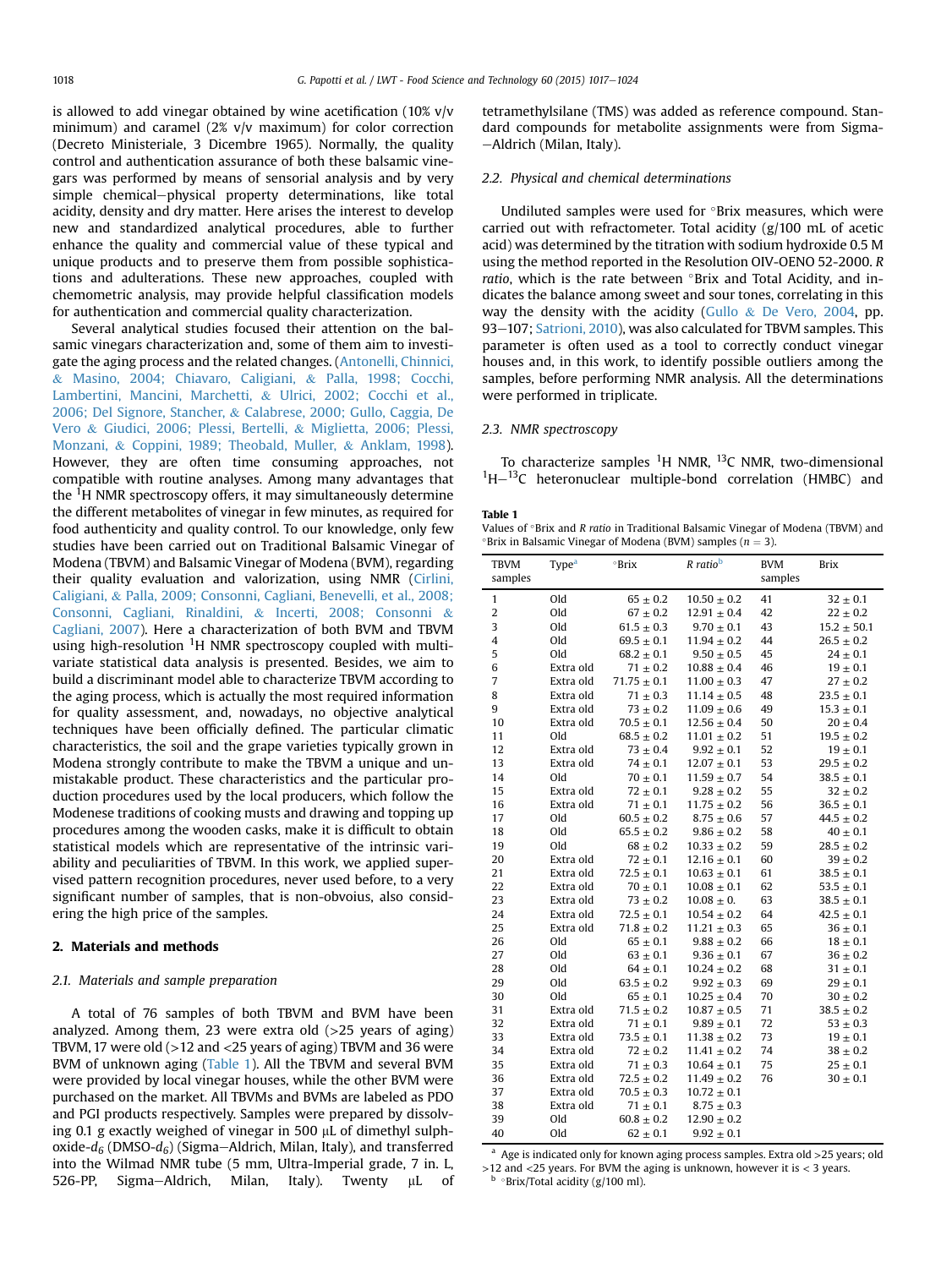$1H-13C$  heteronuclear single quantum coherence (HSQC) spectra were acquired with a Bruker FT-NMR Avance 400 spectrometer (Bruker Biospin GmbH Rheinstetten, Karlsruhe, Germany) operating at 400.13 MHz for <sup>1</sup>H. All of the experiments were performed at 300 K and nonspinning. <sup>1</sup>H NMR data were acquired using the Bruker spin-echo sequence "cpmg1d" (Carr-Purcell-Meiboom–Gill, Bruker Library). This sequence allows to suppress all broad signals, including the water signal, which may be removed without direct suppression, and enhances narrow resonances. Acquisition parameters were as follows: time domain (number of data points), 32K; dummy scans, 4; acquisition time, 3.4210 s; delay time, 3.0 s; number of scans, 64; spectral width, 4789.27 Hz; fidres, 0.1461. Total acquisition time was 7 min and 46 s. The assignments have been carried out on the basis of the  $^{13}$ C NMR.

The acquisition parameters of the  $^{13}$ C NMR experiments were as follows: number of scans, 8K; dummy scans, 4; time domain (number 142 of data points), 32K; spectral width, 22075.055 Hz; acquisition time, 0.7422 s; delay time, 1.5 s; fidres, 0.6737 Hz. Total acquisition time was 5 h, 14 min, and 59 s. The acquisition parameters of the HMBC experiments were as follows: number of scans, 32; dummy scans, 16; time domain, 3K in the acquisition or direct HMBC dimension F2  $(^1H)$  and 100 in indirect HMBC dimension F1 (<sup>13</sup>C); spectral width, 5592.841 Hz in F2 (<sup>1</sup>H) and 20124.465 Hz in F1 (<sup>13</sup>C); digital resolution, 1.8206 Hz in F2 (<sup>1</sup>H) and 201.245 Hz in F1  $(^{13}C)$ ; acquisition time, 0.2747 s; delay time, 0.5 s; HMBC delay time, 62.5 ms. Total acquisition time was 82 min and 11 s. The acquisition parameters of the HSQC experiments were as follows: number of scans, 4; dummy scans, 12; time domain, 1K in the acquisition or direct HSQC dimension F2  $(^{1}H)$ and 256 in indirect HSQC dimension F1  $(^{13}C)$ ; spectral width, 5995.204 in F2 (<sup>1</sup>H) and 19118.721 F1 (<sup>13</sup>C); digital resolution, 5.855 Hz in F2 (<sup>1</sup>H) and 74.682 Hz in F1 (<sup>13</sup>C); acquisition time, 0.0854 s; delay time, 1.5 s. Total acquisition time was 27 min and 50 s. The chemical shifts were reported as  $\delta_H$  (ppm) relative to TMS.

#### 2.4. Spectral preprocessing

The classification models were obtained using the  $^1\mathrm{H}$  NMR spectra as intensity. The complexity of the spectra, generated by applying the  ${}^{1}$ H NMR technique, makes necessary the use of preprocessing and chemometric methods. Each spectrum generated a 16K data points corresponding to time domain, that is the number of points acquired and digitalized by the instrument along the spectral width, and then converted into a frequency domain spectrum by Fourier transform; these files were collected in a data set consisting of 16K variables and 76 samples. All <sup>1</sup>H NMR spectra were phased and calibrated using the TMS signal by the XWinNMR software package (Bruker Biospin GmbH Rheinstetten). To reduce the inhomogeneous proton NMR chemical shift, all spectra were aligned using the toolbox Icoshift 1.0 for MATLAB (Mathworks Inc., Natick, MA, USA) [\(Savorani, Tomasi,](#page-7-0) & [Engelsen,](#page-7-0) [2009\)](#page-7-0). Finally, the spectra were baseline corrected by PLS\_Toolbox version 5.2.2 for use with MATLAB (eigenvector Research Inc., Wenatchee, WA, USA). All the spectral regions devoid of signals and the residual solvent (DMSO- $d_6$ ) signal (region from 2.45 to 2.55 ppm) were not considered. The resulting data set refers to the complete spectral region (12362 variables). Two other data sets have been prepared, the first one referred to the low-frequency spectral region between 0.65 and 2.70 ppm (2586 variables), which principally contains the signals of acidic and aliphatic compounds, and the second one, which contains the signals of the mid-frequency region, between 2.70 and 5.50 ppm (3499 variables).

#### 2.5. Statistical analysis

Before the spectral analyses, all data were normalized, meancentered, and scaled by the pareto-scaling method ([Winning](#page-7-0) [et al., 2009\)](#page-7-0). To achieve a reliable classification, unsupervised and supervised pattern recognition procedures were applied to the data sets. Principal component analysis (PCA) was performed to verify the intrinsic variation in the data sets. Factor analysis (FA) [\(Burt,](#page-6-0) [1950\)](#page-6-0) and general discriminant analysis (GDA) [\(McLachlan, 1992\)](#page-6-0) were used to classify the vinegars according to their NMR fingerprint. To perform GDA, a reduction in variables with respect to complete data sets was necessary. For the complete spectral region data set the number of variables was reduced considering only the signals which presented a factorial weight during  $FA > |0.8|$ , and the resulting data set with 1453 variables and 76 samples was obtained. For the other two data sets, a less severe variables reduction was applied, by simply reducing in spectral resolution. The number of variables in fact was halved, compared to the original data sets, thus ensuring that each peak maintains its shape. After the construction of the models, to evaluate the classification performance, the leaveone out method was used as a validation procedure ([Henrion](#page-6-0) & [Henrion, 1994](#page-6-0)). The most significant signals resulted from GDA were integrated, using the software Amix 3.7.10 (Bruker Biospin GMBH, Rheinstetten, Germany), and used for classification tree analysis (CTA). The aim was to build a discriminant model able to fit adequately the aging process and the type of sample, in order to find a separation between the extra old TBVM and the old TBVM and identify the signals that allow such separation.

CTA is used to predict membership of cases or objects in the classes of a categorical dependent variable from their measurements on one or more predictor variables, and, in the past years, it has been successfully used in different areas of healthcare [\(Harper](#page-6-0) & [Shahani, 2002; Harper](#page-6-0) & [Winslett, 2004; Ridley et al., 1998](#page-6-0)), and food science [\(Bertelli, Plessi, Sabatini, Lolli,](#page-6-0) & [Grillenzoni, 2007;](#page-6-0) [Cirlini, Caligiani, Palla,](#page-6-0) & [Palla, 2010](#page-6-0)). Three different building tree methods were applied to datasets: (a) Discriminantbased Univariate Splits (DUS); (b) Discriminant-based Linear Combination Splits (DLCS); (c) Classification & Regression Tree-style Exhaustive Search for Univariate splits (C&RT). For all of these three building methods, the FACT-style direct stopping was used as stopping rule ([Loh](#page-6-0) & [Vanichestakul, 1988](#page-6-0)). To estimate the prediction capacity of the models, a one-third cross-validation method was applied.

All calculations were performed using the PLS\_Toolbox version 5.2.2 for Matlab, Statistica 6.1 (StatSoft® Italia, Vigonza, Italy) and SPSS 13.0 (SPSS Inc., Chicago, IL, USA).

# 3. Results and discussion

One of the main differences that BVM and TBVM show at macroscopic level is the sugar concentration, which directly in-fluences the density (°Brix). As well-known [\(Masino, Chinnici,](#page-6-0) [Franchini, Ulrici,](#page-6-0) & [Antonelli, 2005](#page-6-0)), this parameter shows an increase with aging, and this is confirmed also by the density values measured in our samples, reported in [Table 1.](#page-1-0) Another important parameter, which correlates density with total acidity, is R ratio ([Gullo](#page-6-0) & [De Vero, 2004](#page-6-0), pp. 93-107; [Satrioni, 2010\)](#page-7-0). R ratio is used only for traditional balsamic vinegars (TBVM), and, for vinegars produced according to set rules, the optimal value of R ratio is be-tween 7 and 10 ([Gullo](#page-6-0) & [De Vero, 2004](#page-6-0), pp. 93-107). The 76 samples show R values close to this range, between 8.75 and 12.91 ([Table 1\)](#page-1-0). Although our results are slightly higher, all the TBVM samples were considered valid and used in the following analyses, since similar R values were obtained also by other authors ([Consonni, Cagliani,](#page-6-0) & [Rinaldini, et al., 2008\)](#page-6-0).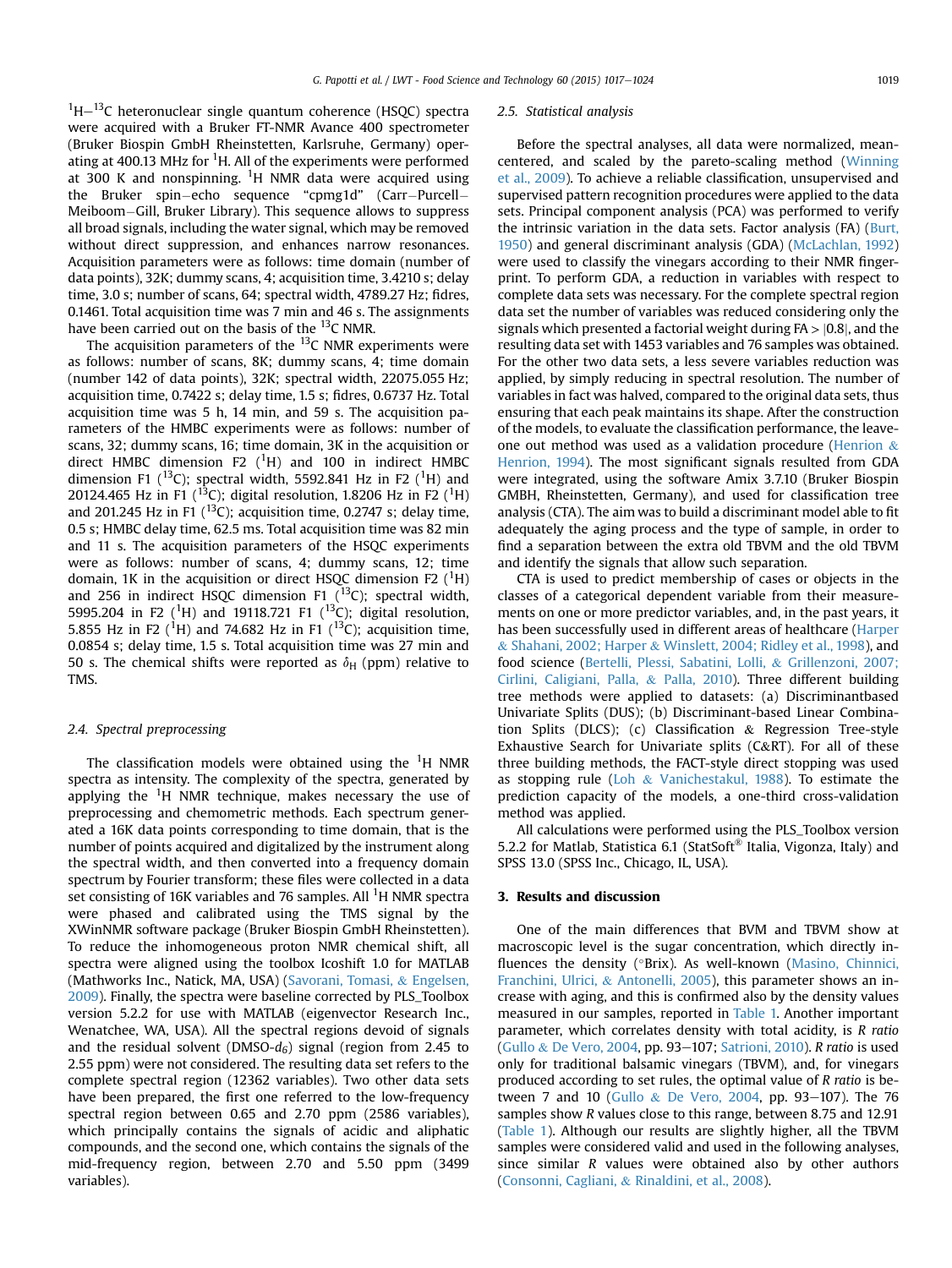A  $^1\mathrm{H}$  NMR spectrum recorded at 400 MHz of a TBVM sample, with expansions of aliphatic/alcoholic, and sugar regions, is shown in Fig. 1.

As can be observed in Fig. 1, broad signals were suppressed, including the water signal. Unfortunately also the large signals of the hydroxyl groups are suppressed; anyway the spectra are very rich in information. This sequence thus provides a sensitive means of investigating the composition of the balsamic vinegar samples object of this study. The signals were assigned on the basis of additional 2D NMR experiments, and by recording NMR spectra of pure compounds. The assignments were confirmed by comparing our results with literature data ([Cirlini et al., 2009; Consonni,](#page-6-0) [Cagliani, Rinaldini, et al., 2008; Consonni, Cagliani, Benevelli,](#page-6-0) [et al., 2008; Consonni](#page-6-0) & [Cagliani, 2007](#page-6-0)). The principal metabolites assignments are summarized in Table 2. The simple comparison of the calibrated and normalized spectra ([Fig. 2](#page-4-0)) confirmed that BVM, TBVM old and TBVM extra old show different spectral characteristics, certainly due to the different production techniques, therefore to the consequent different composition. In the case of TBVMs, also the aging process may probably influence the spectral aspect of these samples. The main differences in the spectral intensities distribution are related to the signals of acetic acid, ethanol and acetoin. In TBVM, these compounds seem to be less concentrated in the majority of more aged samples as reported also by other authors. Besides, 5-HMF, fructose and glucose, 6-acetyl glucose and 2,3-butanediol were subjected to larger increase. These compounds have been described in the literature as the most significant ones for monitoring the aging process in TBVs [\(Caligiani,](#page-6-0) [Acquotti, Palla,](#page-6-0) & [Bocchi, 2007; Consonni, Cagliani, Benevelli, et al.,](#page-6-0) [2008; Consonni, Cagliani, Rinaldini, et al., 2008; Cirlini et al., 2009;](#page-6-0) [Masino et al., 2005; Theobald et al., 1998](#page-6-0)). When a comparison between balsamic and traditional balsamic vinegars is performed, it is necessary to specify that decreases and increases in metabolite concentrations are not closely related to the aging process, therefore, it is more cautious, and more correct, to affirm that these

#### Table 2

Metabolites and  ${}^{1}$ H chemical shifts identified.<sup>a</sup>

| Compound                             | Group                             | $\delta$ (ppm) | Multiplicity <sup>b</sup> | J(Hz)     |
|--------------------------------------|-----------------------------------|----------------|---------------------------|-----------|
| Acetic acid                          | C2H <sub>3</sub>                  | 1.90           | s                         |           |
| Acetoin                              | C4H <sub>3</sub>                  | 1.13           | d                         | 7.0       |
|                                      | CHH <sub>3</sub>                  | 2.08           | s                         |           |
| 2,3-Butanediol                       | CHH <sub>3</sub>                  | 0.93           | d                         | 5.9       |
|                                      | C4H <sub>3</sub>                  | 0.98           | d                         | 5.9       |
| Ethanol                              | C2H <sub>3</sub>                  | 1.04           | t                         | 7.2       |
| Formic acid                          | <b>HCOOH</b>                      | 8.16           | s                         |           |
| β-Fructofuranose                     | C1H                               | 3.44           | m                         |           |
|                                      | C6H                               | 3.40           | m                         |           |
| β-Fructopyranose                     | C1H                               | 3.32; 3.48     | dd                        | 11.2; 5.4 |
|                                      | C3H C4H                           | 3.62           | m                         |           |
|                                      | C5H                               | 3.68           | m                         |           |
|                                      | C6H                               | 3.82           | d                         | 12.0      |
| Glucose acetate signals <sup>c</sup> | CH <sub>3</sub> CO                | $1.93 - 2.01$  | m                         |           |
| $\alpha$ -Glucopyranose              | $\alpha$ C1H                      | 4.89           | d                         | 3.5       |
|                                      | C4H                               | 3.09           | m                         |           |
|                                      | C6H                               | 3.62           | m                         |           |
| β-Glucopyranose                      | $\beta$ C1H                       | 4.26           | d                         | 7.9       |
|                                      | C2H                               | 2.87           | t                         | 8.4       |
| 5-HMF                                | C1H                               | 9.56           | S                         | -         |
|                                      | C <sub>3</sub> H                  | 7.52           | d                         | 3.5       |
|                                      | C <sub>4</sub> H                  | 6.63           | d                         | 3.3       |
|                                      | C6H <sub>2</sub>                  | 4.47           | S                         |           |
| Lactic acid                          | C3H <sub>3</sub>                  | 1.19           | d                         | 6.7       |
| Malic acid                           | C2H                               | 2.38           | m                         |           |
|                                      | C2'H                              | 2.59           | m                         |           |
|                                      | C <sub>3</sub> H                  | 4.07           | m                         |           |
| Succinic acid                        | C2H <sub>2</sub> C3H <sub>2</sub> | 2.40           | $\mathbf{s}$              |           |
| Tartaric acid                        | C <sub>2</sub> H C <sub>3</sub> H | 4.31           | S                         |           |
| Valine                               | CyH3                              | 0.87           | d                         | 6.8       |

<sup>a</sup> Assignments were from heteronuclear single quantum coherence (HSQC) and heteronuclear multiple-bond correlation (HMBC) experiments. The chemical shifts were expressed as relative values to those of tetramethylsilane (TMS) at 0 ppm.

b Peak multiplicities: s, singlet; d, doublet; t, triplet; dd, doublet of doublets; m, multiplet.

 $c$  Esters of glucose (6-acetylglucose) in the two anomeric forms. See Cirlini et al. for more details.



Fig. 1. Typical <sup>1</sup>H NMR spectra recorded at 400 MHz of a TBVM sample; expansions of (A) aliphatic/alcoholic, and (B) sugar regions with metabolite assignments (see Table 2).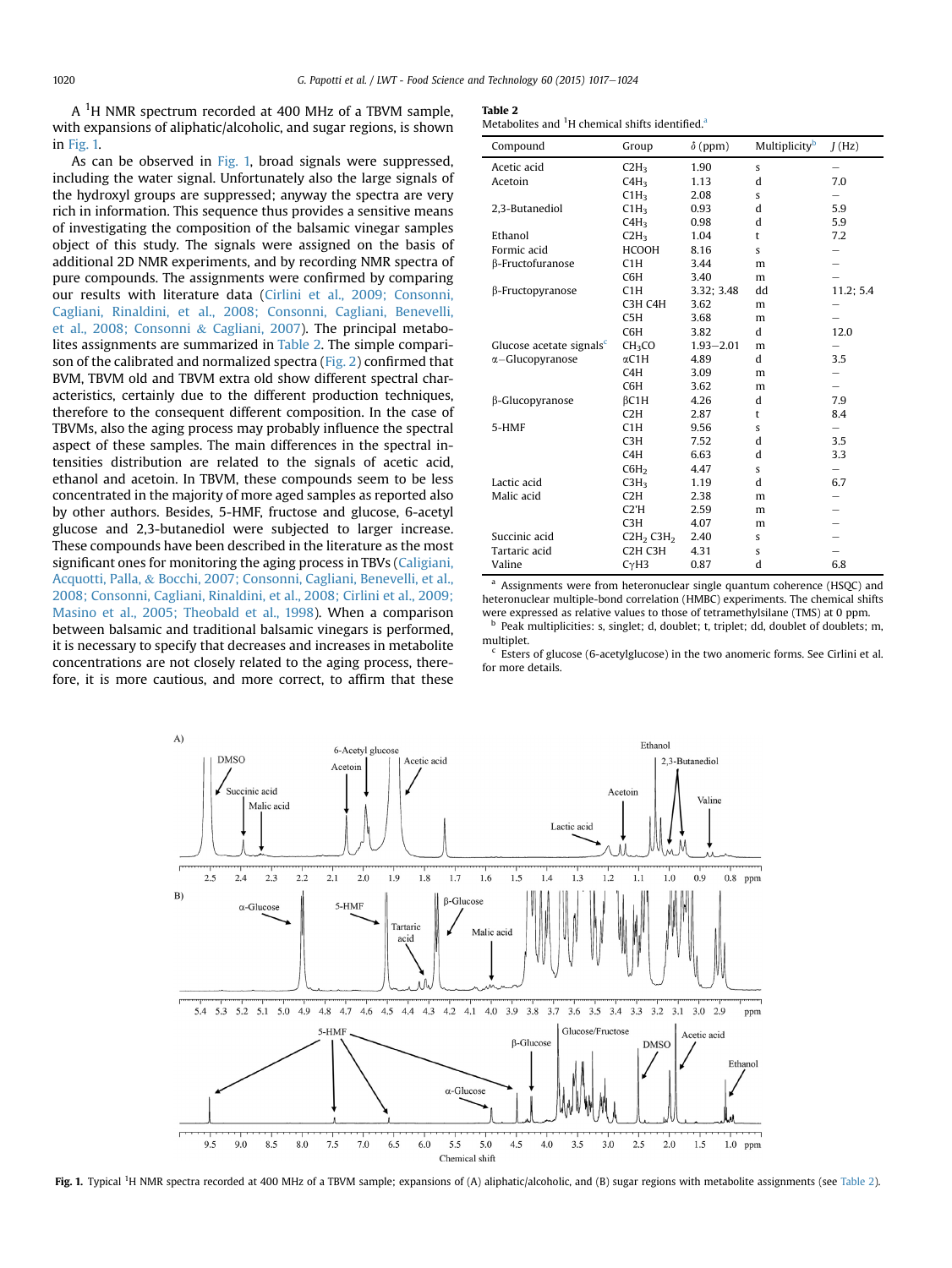<span id="page-4-0"></span>

Fig. 2. Comparison of the <sup>1</sup>H NMR spectra calibrated and normalized using the TMS signal of BVM (a), TBVM old (b) and TBVM extra old (c).

differences are probably more related to the intrinsic diversity of products.

The PCA was performed on the  $^1\mathrm{H}$  NMR complete spectral region to check possible sample grouping (Fig. 3). This model resulted in 8 PCs explaining 96.91% of the total variance, and it was able to discriminate only the BVMs from TBVMs, without any differentiation between old and extra old TBVMs. The same results were obtained applying PCA on the low-frequency and mid-frequency regions. This result demonstrated the considerable complexity of the system; therefore, in order to give a clearer interpretation of PCA model, and to verify whether the application of a supervised multivariate statistical analysis was able to classify the samples, GDA was applied. The analysis was performed on complete and also on expanded spectral region data sets, since a less severe variables reduction was necessary in the aliphatic/alcoholic and sugar regions. The best results were obtained using the forward stepwise procedure. The GDA model obtained from the complete spectra was

able to group the samples in three evident clusters, corresponding to the type of sample (Fig. 4). The first two canonical discriminant function (DF) explains 98.6% of the total variance, and the results of the leave-one out cross-validation show a predictive capacity of 98.4%. The first two DFs are particularly correlated with the signals of 5-HMF (C1H, C3H, C4H),  $\alpha$ -glucopyranose ( $\alpha$ C1H), malic acid (C3H), with a signal in the glucose and fructose region at 3.3 ppm, succinic and acetic acids. These results were confirmed by the models obtained by analyzing the expanded spectral regions, and were both able to group the vinegars in three evident clusters (score plots not shown). The first DFs of aliphatic/alcoholic and sugar regions data sets explain 98.3% and 89.7% of the total variance respectively, and the results of the leave-one out cross-validation show a predictive capacity of 90.5% and 96.8% respectively. The first two DFs of each model are particularly correlated with the signals of succinic acid, malic acid (C2H), 6-acetyl glucose and the



Fig. 3. PCA score plot performed on complete spectral region data set: TBVM extra old  $(\Delta)$ , TBVM old  $(+)$ , and BVM  $(\Box)$ .



Fig. 4. Vinegar classification using GDA on complete spectral region data set, showing the separation of samples in three evident clusters: TBVM extra old ( $\Delta$ ), TBVM old (+), BVM  $(\Box)$  and group centroids  $(\bullet)$ .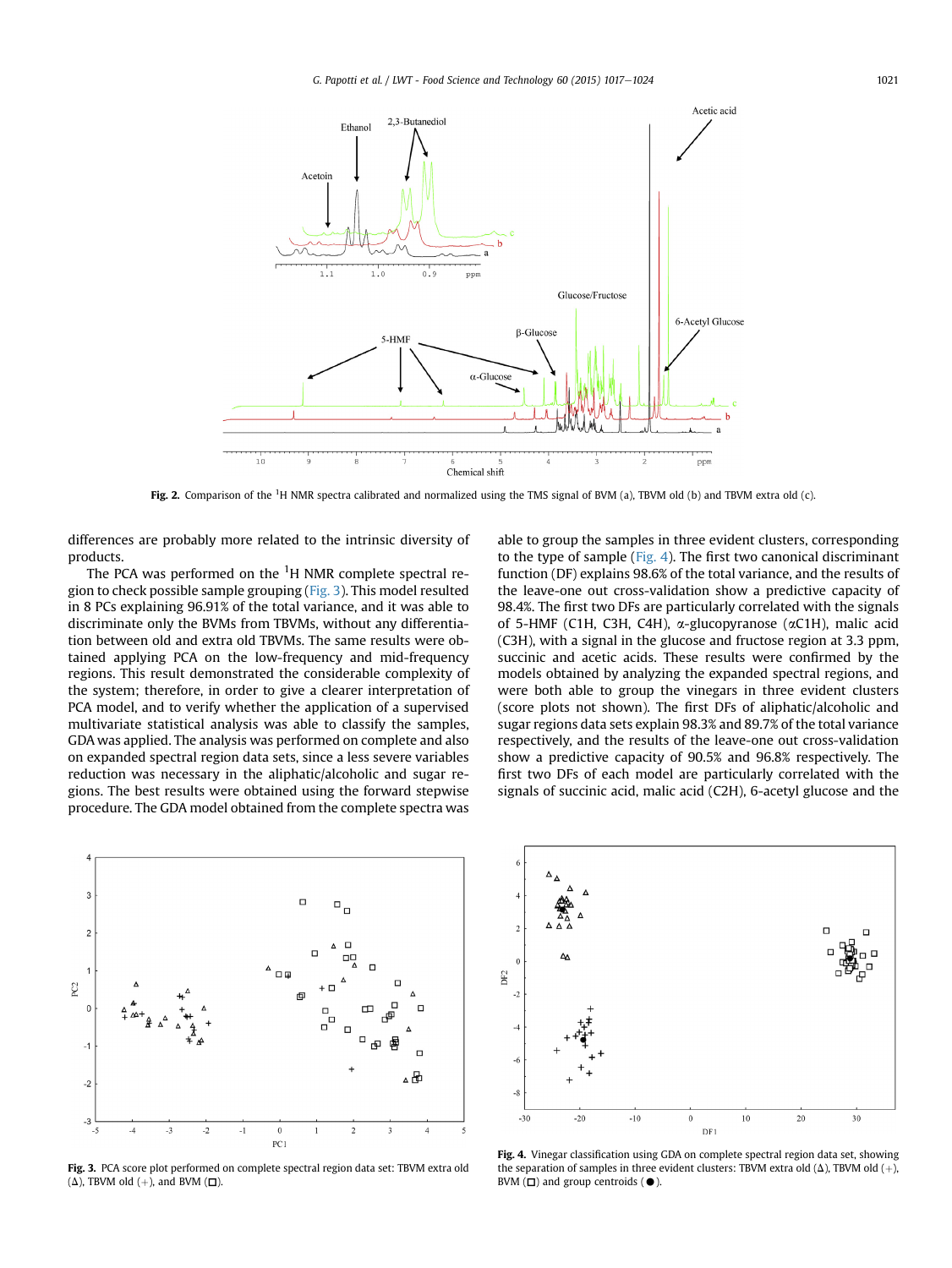#### Table 3

| Building tree method    | All samples calibration ( $n = 76$ ) |                            | One-third validation ( $n = 50 + 26$ ) |                            |                                |         |                                      |                |
|-------------------------|--------------------------------------|----------------------------|----------------------------------------|----------------------------|--------------------------------|---------|--------------------------------------|----------------|
|                         |                                      |                            | Calibration set                        |                            | Validation set                 |         |                                      |                |
|                         | Terminal nodes                       | Correct classification (%) | Terminal nodes                         | Correct classification (%) | Correct classification $n$ (%) |         |                                      |                |
|                         |                                      |                            |                                        |                            |                                |         | $1^a n = 4$ $2^a n = 8$ $3^a n = 14$ | Total $n = 26$ |
| <b>DUS</b> <sup>b</sup> | 23                                   | 100                        | 12                                     | 100                        | 3(75)                          | 5(62.5) | 14 (100)                             | 22(84.6)       |
| <b>DLCS<sup>c</sup></b> |                                      | 100                        |                                        | 100                        | 0(0)                           | 5(62.5) | 14 (100)                             | 19(73.1)       |
| $C\&RTd$                | 12                                   | 100                        |                                        | 100                        | 4(100)                         | 4(50)   | 14 (100)                             | 22(84.6)       |

Calibration and validation results using classification tree analysis with building tree methods on the data set obtained by integrating the most significant signals resulted by general discriminant analysis.

<sup>a</sup> 1 = Traditional Balsamic Vinegar of Modena (old) 2 = Traditional Balsamic Vinegar of Modena (extra old) 3 = Balsamic Vinegar of Modena. **b** Discriminant-based Univariate Splits.

<sup>c</sup> Discriminant-based Linear Combination Splits.

 $d$  Classification & Regression Tree-style Exhaustive Search for Univariate splits.

unknown signal at 1.74 ppm for the aliphatic/alcoholic region data set,  $\alpha$ -glucopyranose ( $\alpha$ C1H), 5-HMF (C6H<sub>2</sub>), tartaric acid,  $\beta$ -glucopyranose (bC1H), b-fructopyranose (C6H), 2 signals at 3.3 ppm and 3.03 ppm referred to the glucose and fructose region for the sugar region data set. The signals, corresponding to the most significant compounds in GDA, were integrated and used to build a new CTA discriminant model, in order to evaluate their effects on the balsamic vinegars discrimination. The obtained results are summarized in Table 3. In general, when the results of CTA were judged, the number of terminal nodes must be considered and a tree with a small number of terminal nodes must be preferred if the same capacity of classification is reached by different approaches. Considering the classification results and the number of terminal nodes, C&RT seems to be a good compromise between classification capacity and the complexity of the tree. In Fig. 5 the best tree obtained by C&RT method is reported. As evident, the model is able to discriminate between the extra old TBVM and the old TBVM and to identify the signals that allow such separation. The most interesting finding resulted from CTA is that in this model the discrimination between old TBVM and extra old TBVM is essentially due to the signals of acetic acid, 5-HMF (C4H), malic acid (C3H),  $\beta$ - glucopyranose (bC1H), already identify as significant ones also in the literature ([Caligiani et al., 2007; Consonni,](#page-6-0) & [Gatti, 2004;](#page-6-0) [Consonni, Cagliani, Benevelli, et al., 2008; Consonni, Cagliani,](#page-6-0) [Rinaldini, et al., 2008; Theobald et al., 1998\)](#page-6-0), and to the unknown compound at 1.74 ppm.

#### 4. Conclusion

The NMR spectroscopy, coupled with multivariate analysis, has demonstrated to be a powerful tool in BVM and TBVM characterization and quality control. The application of NMR in food characterization and control is a very powerful tool due to several good reasons. This technique is suitable to analyze samples without any manipulation, so that, in most cases, extraction and purification are unnecessary, and it is not a destructive analysis. Owing to these advantages, this technique has undergone a great development in food science, mainly concerned with the qualitative interpretation of the NMR spectra. This is particularly true for liquid food, such as wine [\(Papotti et al., 2013](#page-6-0)), fruit juice ([Clausen, Pedersen, Bertram,](#page-6-0) & [Kidmose, 2011\)](#page-6-0), beverages [\(Lachenmeier et al., 2005; Maes,](#page-6-0) [Monakhova, Kuballa, Reusch,](#page-6-0) & [Lachenmeier, 2012\)](#page-6-0) and vinegar



Fig. 5. Vinegar classification using CTA (C&RT-style method) on the data set obtained by integrating the most significant signals resulted by GDA.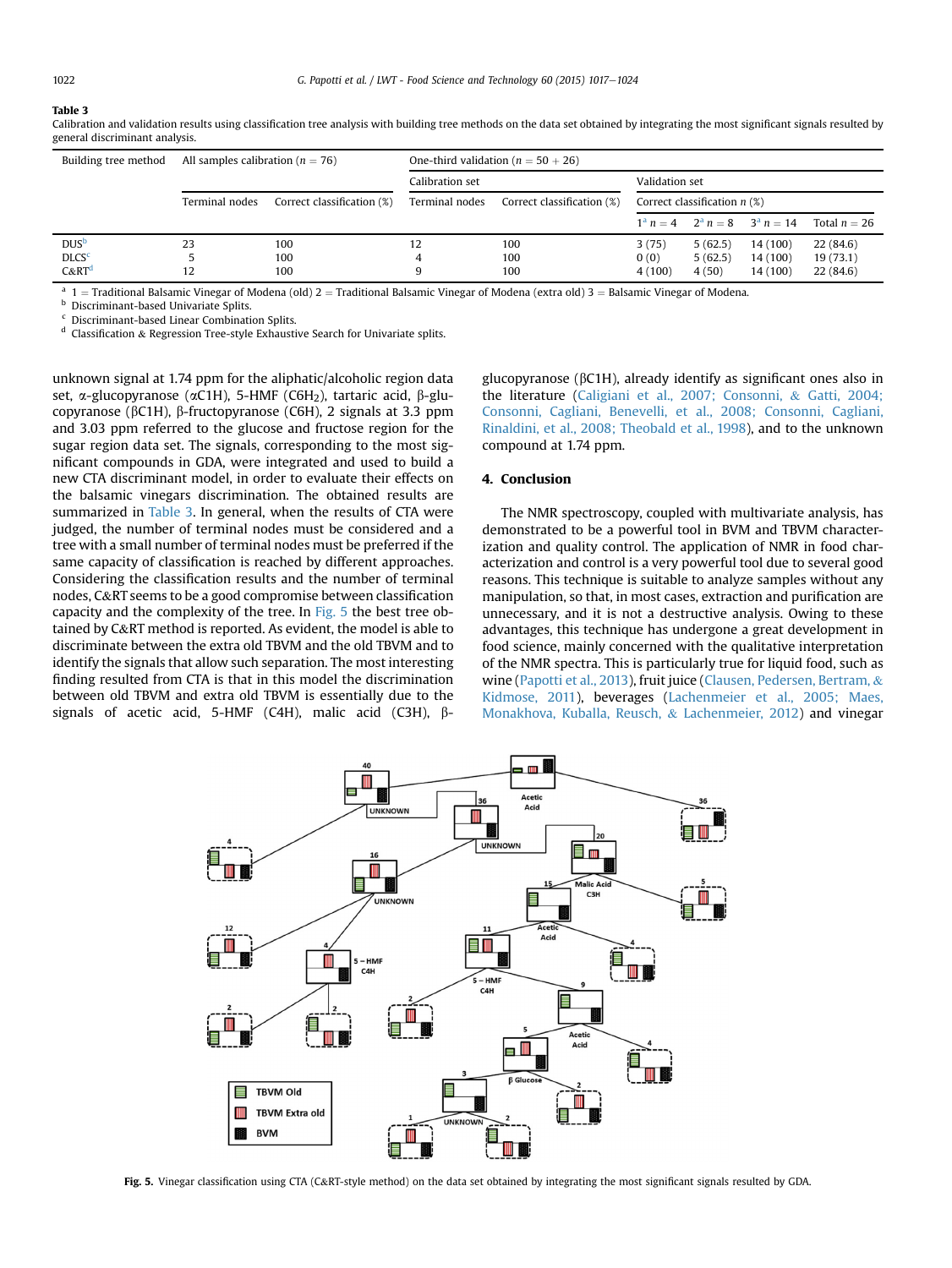<span id="page-6-0"></span>(Boffo, Tavares, Ferreira, & Ferreira, 2009; Caligiani et al., 2007; Consonni & Gatti, 2004; Dell'Oro, Ciambotti, & Tsolakis, 2012; Thomas & Jamin, 2009; Van-Diep et al., 2011), which may be directly analyzed, after the addition of a deuterated solvent and an internal standard. Other advantages of NMR are the relatively easy and rapid acquisition of data (few minutes are required to acquire a simple <sup>1</sup>H NMR spectrum), the remarkable selectivity and identification of unknown compounds at a molecular level with high reproducibility and repeatability, the ability to furnish structural and quantitative information on a wide range of chemical species in a single NMR experiment. Besides, it is considered a useful fingerprint method for authentication analysis.

Statistical analysis showed that the signals of 5-HMF,  $\alpha$  and  $\beta$ glucopyranose, malic, succinic, tartaric and acetic acids, 6-acetyl glucose, a signal in the glucose and fructose region at 3.3 ppm were the most statistically significant variables. All these compounds are described in the literature as relevant ones for discriminating the balsamic vinegars and for monitoring the aging process. [Theobald et al. \(1998\)](#page-7-0) established that the highest concentration of 5-HMF was found in TBVM samples. The changes in sugars and in acetic acid contents during the aging process of TBVMs are a well-known finding (Caligiani et al., 2007; Consonni, Cagliani, Benevelli, et al., 2008; Consonni, Cagliani, Rinaldini, et al., 2008). In 2004, as a part of NMR studies on Italian balsamic and traditional balsamic vinegars, Consonni and Gatti (2004) confirmed that, among several compounds, the highest content of malic acid was found for the older BVM and TBVM, while much lower values were found for the younger BVs. Cocchi, Lambertini, Mancini, Marchetti, and Ulrici (2002) proved that succinic acid increases in the young vinegars and decreases in the old ones. The hypothesis of formation of glucose acetates during maturation and aging of balsamic vinegar was verified by Cirlini et al. in 2009. The results of that work show an increase of glucose acetate during aging of traditional balsamic vinegars due to the progressive reaction between sugars and acetic acid. Moreover, the glucose acetate formation is strictly related to the initial glucose amount.

All these findings provide interesting additional knowledge on TBVMs, usable to reinforce and safeguard the wealth of Modenese traditions, represented by these unique products.

### Acknowledgments

The authors express their gratitude towards the "Assessore all'Agricoltura e alla Qualità del Territorio rurale" of the province of Modena for the financial efforts provided for our research. We also express our thanks to the staff of C.I.G.S. (Centro Interdipartimentale Grandi Strumenti, Modena, Italy) for assistance during the experimental work and the Fondazione Cassa di Risparmio di Modena, for financial support given towards the purchase of the Bruker Avance 400 spectrometer.

## References

- [Antonelli, A., Chinnici, F., & Masino, F. \(2004\). Heat-induced chemical modi](http://refhub.elsevier.com/S0023-6438(14)00677-X/sref1)fication [of grape must as related to its concentration during the production of tradi](http://refhub.elsevier.com/S0023-6438(14)00677-X/sref1)[tional balsamic vinegar: a preliminary approach.](http://refhub.elsevier.com/S0023-6438(14)00677-X/sref1) Food Chemistry, 88, 63-[68.](http://refhub.elsevier.com/S0023-6438(14)00677-X/sref1)
- [Bertelli, D., Lolli, M., Papotti, G., Bortolotti, L., Serra, G., & Plessi, M. \(2010\). Detection](http://refhub.elsevier.com/S0023-6438(14)00677-X/sref2) [of honey adulteration by sugar syrups using one-dimensional and two](http://refhub.elsevier.com/S0023-6438(14)00677-X/sref2)[dimensional high-resolution nuclear magnetic resonance.](http://refhub.elsevier.com/S0023-6438(14)00677-X/sref2) Journal of Agricul[tural and Food Chemistry, 58](http://refhub.elsevier.com/S0023-6438(14)00677-X/sref2), 8495-[8501.](http://refhub.elsevier.com/S0023-6438(14)00677-X/sref2)
- [Bertelli,](http://refhub.elsevier.com/S0023-6438(14)00677-X/sref3) [D.,](http://refhub.elsevier.com/S0023-6438(14)00677-X/sref3) [Papotti,](http://refhub.elsevier.com/S0023-6438(14)00677-X/sref3) [G.,](http://refhub.elsevier.com/S0023-6438(14)00677-X/sref3) [Bortolotti,](http://refhub.elsevier.com/S0023-6438(14)00677-X/sref3) [L.,](http://refhub.elsevier.com/S0023-6438(14)00677-X/sref3) [Marcazzan,](http://refhub.elsevier.com/S0023-6438(14)00677-X/sref3) [G.](http://refhub.elsevier.com/S0023-6438(14)00677-X/sref3) L., [&](http://refhub.elsevier.com/S0023-6438(14)00677-X/sref3) [Plessi,](http://refhub.elsevier.com/S0023-6438(14)00677-X/sref3) [M.](http://refhub.elsevier.com/S0023-6438(14)00677-X/sref3) [\(2012\).](http://refhub.elsevier.com/S0023-6438(14)00677-X/sref3) <sup>1</sup>[H-NMR](http://refhub.elsevier.com/S0023-6438(14)00677-X/sref3) simultaneous identifi[cation of health-relevant compounds in propolis extracts.](http://refhub.elsevier.com/S0023-6438(14)00677-X/sref3) [Phytochemical Analysis, 23](http://refhub.elsevier.com/S0023-6438(14)00677-X/sref3), 260-[266.](http://refhub.elsevier.com/S0023-6438(14)00677-X/sref3)
- [Bertelli, D., Plessi, M., Sabatini, A. G., Lolli, M., & Grillenzoni, F. \(2007\). Classi](http://refhub.elsevier.com/S0023-6438(14)00677-X/sref4)fication [of Italian honeys by mid-infrared diffuse re](http://refhub.elsevier.com/S0023-6438(14)00677-X/sref4)flectance spectroscopy (DRIFTS). [Food Chemistry, 101](http://refhub.elsevier.com/S0023-6438(14)00677-X/sref4), 1565-[1570.](http://refhub.elsevier.com/S0023-6438(14)00677-X/sref4)
- [Boffo, E. F., Tavares, L. A., Ferreira, M. M. C., & Ferreira, A. G. \(2009\). Classi](http://refhub.elsevier.com/S0023-6438(14)00677-X/sref5)fication of [Brazilian](http://refhub.elsevier.com/S0023-6438(14)00677-X/sref5) [vinegars](http://refhub.elsevier.com/S0023-6438(14)00677-X/sref5) [according](http://refhub.elsevier.com/S0023-6438(14)00677-X/sref5) [to](http://refhub.elsevier.com/S0023-6438(14)00677-X/sref5) [their](http://refhub.elsevier.com/S0023-6438(14)00677-X/sref5)  ${}^{1}H$  NMR spectra by pattern recognition [analysis.](http://refhub.elsevier.com/S0023-6438(14)00677-X/sref5) LWT-[Food Science and Technology, 42](http://refhub.elsevier.com/S0023-6438(14)00677-X/sref5), 1455-[1460.](http://refhub.elsevier.com/S0023-6438(14)00677-X/sref5)
- [Burt, C. \(1950\). The factorial analysis of qualitative data.](http://refhub.elsevier.com/S0023-6438(14)00677-X/sref6) British Journal of Psychology,  $3.166 - 185.$  $3.166 - 185.$  $3.166 - 185.$
- [Caligiani, A., Acquotti, D., Palla, G., & Bocchi, V. \(2007\). Identi](http://refhub.elsevier.com/S0023-6438(14)00677-X/sref7)fication and quantifi[cation](http://refhub.elsevier.com/S0023-6438(14)00677-X/sref7) [of](http://refhub.elsevier.com/S0023-6438(14)00677-X/sref7) [the](http://refhub.elsevier.com/S0023-6438(14)00677-X/sref7) [main](http://refhub.elsevier.com/S0023-6438(14)00677-X/sref7) [organic](http://refhub.elsevier.com/S0023-6438(14)00677-X/sref7) [components](http://refhub.elsevier.com/S0023-6438(14)00677-X/sref7) of [vinegars](http://refhub.elsevier.com/S0023-6438(14)00677-X/sref7) [by](http://refhub.elsevier.com/S0023-6438(14)00677-X/sref7) [high](http://refhub.elsevier.com/S0023-6438(14)00677-X/sref7) [resolution](http://refhub.elsevier.com/S0023-6438(14)00677-X/sref7) <sup>I</sup>[H NMR](http://refhub.elsevier.com/S0023-6438(14)00677-X/sref7) spectroscopy. [Analytica Chimica Acta, 585](http://refhub.elsevier.com/S0023-6438(14)00677-X/sref7), 110-[119](http://refhub.elsevier.com/S0023-6438(14)00677-X/sref7).
- [Chiavaro, E., Caligiani, A., & Palla, G. \(1998\). Chiral indicators of ageing in balsamic](http://refhub.elsevier.com/S0023-6438(14)00677-X/sref8) vinegars of Modena. [Italian Journal of Food Science, 4](http://refhub.elsevier.com/S0023-6438(14)00677-X/sref8), 329-[337.](http://refhub.elsevier.com/S0023-6438(14)00677-X/sref8)
- [Cirlini, M., Caligiani, A., & Palla, G. \(2009\). Formation of glucose and fructose ace](http://refhub.elsevier.com/S0023-6438(14)00677-X/sref9)[tates during maturation and ageing of balsamic vinegars.](http://refhub.elsevier.com/S0023-6438(14)00677-X/sref9) Food Chemistry, 112,  $51 - 56$  $51 - 56$
- [Cirlini, M., Caligiani, A., Palla, L., & Palla, G. \(2010\). HS-SPME/GC-MS and chemo](http://refhub.elsevier.com/S0023-6438(14)00677-X/sref10)metrics for the classifi[cation of balsamic vinegars of Modena of different](http://refhub.elsevier.com/S0023-6438(14)00677-X/sref10) [maturation and aging.](http://refhub.elsevier.com/S0023-6438(14)00677-X/sref10) Food Chemistry, 124, 1678-[1683.](http://refhub.elsevier.com/S0023-6438(14)00677-X/sref10)
- [Clausen, M. R., Pedersen, B. H., Bertram, H. C., & Kidmose, U. \(2011\). Quality of sour](http://refhub.elsevier.com/S0023-6438(14)00677-X/sref11) [cherry juice of different clones and cultivars \(](http://refhub.elsevier.com/S0023-6438(14)00677-X/sref11)Prunus cerasus L.) determined by a [combined sensory and NMR spectroscopic approach source.](http://refhub.elsevier.com/S0023-6438(14)00677-X/sref11) Journal of Agri $cutural$  and Food Chemistry, 59, 12124-[12130](http://refhub.elsevier.com/S0023-6438(14)00677-X/sref11).
- [Cocchi, M., Durante, C., Grandi, M., Lambertini, P., Manzini, D., & Marchetti, A.](http://refhub.elsevier.com/S0023-6438(14)00677-X/sref12) [\(2006\). Simultaneous determination of sugars and organic acids in aged vine](http://refhub.elsevier.com/S0023-6438(14)00677-X/sref12)[gars and chemometric data analysis.](http://refhub.elsevier.com/S0023-6438(14)00677-X/sref12) Talanta, 69, 1166-[1175](http://refhub.elsevier.com/S0023-6438(14)00677-X/sref12).
- [Cocchi, M., Lambertini, P., Mancini, D., Marchetti, A., & Ulrici, A. \(2002\). Determi](http://refhub.elsevier.com/S0023-6438(14)00677-X/sref13)[nation of carboxylic acids in vinegars and in aceto balsamico tradizionale di](http://refhub.elsevier.com/S0023-6438(14)00677-X/sref13) Modena by HPLC and GC methods. [Journal of Agricultural and Food Chemistry, 50](http://refhub.elsevier.com/S0023-6438(14)00677-X/sref13), [5255](http://refhub.elsevier.com/S0023-6438(14)00677-X/sref13)-5261
- [Consonni, R., & Cagliani, L. R. \(2007\). NMR relaxation data for quality character](http://refhub.elsevier.com/S0023-6438(14)00677-X/sref14)[ization of balsamic vinegar of Modena.](http://refhub.elsevier.com/S0023-6438(14)00677-X/sref14) Talanta, 73, 332-[339](http://refhub.elsevier.com/S0023-6438(14)00677-X/sref14).
- [Consonni, R., Cagliani, L. R., Benevelli, F., Spraul, M., Humpfer, E., & Stocchero, M.](http://refhub.elsevier.com/S0023-6438(14)00677-X/sref15) [\(2008\). NMR and chemometric methods: a powerful combination for charac](http://refhub.elsevier.com/S0023-6438(14)00677-X/sref15)[terization of balsamic and traditional balsamic vinegar of Modena.](http://refhub.elsevier.com/S0023-6438(14)00677-X/sref15) Analytica [Chimica Acta, 611](http://refhub.elsevier.com/S0023-6438(14)00677-X/sref15), 31 $-40$  $-40$ .
- [Consonni, R., Cagliani, L. R., Rinaldini, S., & Incerti, A. \(2008\). Analytical method for](http://refhub.elsevier.com/S0023-6438(14)00677-X/sref16) [authentication of traditional balsamic vinegar of Modena.](http://refhub.elsevier.com/S0023-6438(14)00677-X/sref16) Talanta, 75, 765-[769](http://refhub.elsevier.com/S0023-6438(14)00677-X/sref16).
- [Consonni,](http://refhub.elsevier.com/S0023-6438(14)00677-X/sref17) [R.,](http://refhub.elsevier.com/S0023-6438(14)00677-X/sref17) [&](http://refhub.elsevier.com/S0023-6438(14)00677-X/sref17) [Gatti,](http://refhub.elsevier.com/S0023-6438(14)00677-X/sref17) [A.](http://refhub.elsevier.com/S0023-6438(14)00677-X/sref17) [\(2004\).](http://refhub.elsevier.com/S0023-6438(14)00677-X/sref17) <sup>1</sup>[H NMR studies on italian balsamic and traditional](http://refhub.elsevier.com/S0023-6438(14)00677-X/sref17) balsamic vinegars. [Journal of Agricultural and Food Chemistry, 52](http://refhub.elsevier.com/S0023-6438(14)00677-X/sref17), 3446-[3450](http://refhub.elsevier.com/S0023-6438(14)00677-X/sref17).
- [Del Signore, A., Stancher, B., & Calabrese, M. \(2000\). Characterisation of balsamic](http://refhub.elsevier.com/S0023-6438(14)00677-X/sref18) [vinegars by amino acid content using a multivariate statistical approach.](http://refhub.elsevier.com/S0023-6438(14)00677-X/sref18) Italian [Journal of Food Science, 12](http://refhub.elsevier.com/S0023-6438(14)00677-X/sref18), 317-[332](http://refhub.elsevier.com/S0023-6438(14)00677-X/sref18).
- [Dell'Oro, V., Ciambotti, A., & Tsolakis, C. \(2012\). Quality and safety of Italian wine](http://refhub.elsevier.com/S0023-6438(14)00677-X/sref19) vinegar. [Italian Journal of Food Science, 24](http://refhub.elsevier.com/S0023-6438(14)00677-X/sref19), 182-[187.](http://refhub.elsevier.com/S0023-6438(14)00677-X/sref19)
- [Gullo, C., Caggia, M., De Vero, L., & Giudici, P. \(2006\). Characterization of acetic acid](http://refhub.elsevier.com/S0023-6438(14)00677-X/sref20) [bacteria from traditional balsamic vinegar.](http://refhub.elsevier.com/S0023-6438(14)00677-X/sref20) International Journal of Food Micro[biology, 106](http://refhub.elsevier.com/S0023-6438(14)00677-X/sref20), 209-[212](http://refhub.elsevier.com/S0023-6438(14)00677-X/sref20).
- [Gullo, M., & De Vero, L. \(2004\).](http://refhub.elsevier.com/S0023-6438(14)00677-X/sref21) Ricerche finalizzate alla tutela della tipicita [dell'Aceto](http://refhub.elsevier.com/S0023-6438(14)00677-X/sref21) Balsamico Tradizionale di Reggio Emilia[. Reggio Emilia \(Italia\): Mucchi Editore.](http://refhub.elsevier.com/S0023-6438(14)00677-X/sref21)
- [Harper, P. R., & Shahani, A. K. \(2002\). Modelling for the planning and management](http://refhub.elsevier.com/S0023-6438(14)00677-X/sref22) of bed capacities in hospitals. [Journal of the Operational Research Society, 53](http://refhub.elsevier.com/S0023-6438(14)00677-X/sref22),  $11 - 18$  $11 - 18$
- [Harper, P. R., & Winslett, D. J. \(2004\). Classi](http://refhub.elsevier.com/S0023-6438(14)00677-X/sref23)fication trees: a possible method for maternity risk grouping. [European Journal of Operational Research, 169](http://refhub.elsevier.com/S0023-6438(14)00677-X/sref23), 146-[156](http://refhub.elsevier.com/S0023-6438(14)00677-X/sref23).
- [Henrion, R., & Henrion, G. \(1994\). Uberwachte klassi](http://refhub.elsevier.com/S0023-6438(14)00677-X/sref24)fikation. In MultiVariate Date-nanaly [\(pp. 71](http://refhub.elsevier.com/S0023-6438(14)00677-X/sref24)-[73\). Berlin \(Germany\): Springer-Verlag](http://refhub.elsevier.com/S0023-6438(14)00677-X/sref24).
- [Koda, M., Furihata, K., Wei, F., Miyakawa, T., & Tanokura, M. \(2012\). NMR-based](http://refhub.elsevier.com/S0023-6438(14)00677-X/sref25) metabolic profi[ling of rice wines by F-2-selective total correlation spectra.](http://refhub.elsevier.com/S0023-6438(14)00677-X/sref25) [Journal of Agricultural and Food Chemistry, 60](http://refhub.elsevier.com/S0023-6438(14)00677-X/sref25), 4818-[4825.](http://refhub.elsevier.com/S0023-6438(14)00677-X/sref25)
- [Krishnan, P., Kruger, N. J., & Ratcliffe, R. G. \(2005\). Metabolite](http://refhub.elsevier.com/S0023-6438(14)00677-X/sref26) fingerprinting and profiling in plants using NMR. [Journal of Experimental Botany, 56](http://refhub.elsevier.com/S0023-6438(14)00677-X/sref26), 255-[265](http://refhub.elsevier.com/S0023-6438(14)00677-X/sref26).
- [Lachenmeier, D. W., Frank, W., Humpfer, E., Sch](http://refhub.elsevier.com/S0023-6438(14)00677-X/sref27)äfer, H., Keller, S., Mörtter, M., et al. [\(2005\). Quality control of beer using high-resolution nuclear magnetic reso](http://refhub.elsevier.com/S0023-6438(14)00677-X/sref27)[nance spectroscopy and multivariate analysis.](http://refhub.elsevier.com/S0023-6438(14)00677-X/sref27) European Food Research and [Technology, 220](http://refhub.elsevier.com/S0023-6438(14)00677-X/sref27), 215-[221.](http://refhub.elsevier.com/S0023-6438(14)00677-X/sref27)
- [Loh, W. Y., & Vanichestakul, N. \(1988\). Tree-structured classi](http://refhub.elsevier.com/S0023-6438(14)00677-X/sref28)fication via generalized [discriminant analysis \(with discussion\).](http://refhub.elsevier.com/S0023-6438(14)00677-X/sref28) Journal of the American Statistical As[sociation, 83](http://refhub.elsevier.com/S0023-6438(14)00677-X/sref28), 715-[728.](http://refhub.elsevier.com/S0023-6438(14)00677-X/sref28)
- [Lopez-Rituerto, E., Savorani, F., Avenoza, A., Busto, J. H., Peregrina, J. M., & Balling](http://refhub.elsevier.com/S0023-6438(14)00677-X/sref29) [Engelsen, S. \(2012\). Investigations of La Rioja terroir for wine production using](http://refhub.elsevier.com/S0023-6438(14)00677-X/sref29) H-1 NMR metabolomics. [Journal of Agricultural and Food Chemistry, 60](http://refhub.elsevier.com/S0023-6438(14)00677-X/sref29), [3452](http://refhub.elsevier.com/S0023-6438(14)00677-X/sref29)-[3461.](http://refhub.elsevier.com/S0023-6438(14)00677-X/sref29)
- [Maes, P., Monakhova, Y. B., Kuballa, V., Reusch, H., & Lachenmeier, D. W. \(2012\).](http://refhub.elsevier.com/S0023-6438(14)00677-X/sref30) [Qualitative](http://refhub.elsevier.com/S0023-6438(14)00677-X/sref30) [and](http://refhub.elsevier.com/S0023-6438(14)00677-X/sref30) [quantitative](http://refhub.elsevier.com/S0023-6438(14)00677-X/sref30) [control](http://refhub.elsevier.com/S0023-6438(14)00677-X/sref30) [of](http://refhub.elsevier.com/S0023-6438(14)00677-X/sref30) [carbonated](http://refhub.elsevier.com/S0023-6438(14)00677-X/sref30) [cola](http://refhub.elsevier.com/S0023-6438(14)00677-X/sref30) [beverages](http://refhub.elsevier.com/S0023-6438(14)00677-X/sref30) [using](http://refhub.elsevier.com/S0023-6438(14)00677-X/sref30) <sup>1</sup>[H NMR](http://refhub.elsevier.com/S0023-6438(14)00677-X/sref30) spectroscopy. [Journal of Agricultural and Food Chemistry, 60](http://refhub.elsevier.com/S0023-6438(14)00677-X/sref30), 2778-[2784](http://refhub.elsevier.com/S0023-6438(14)00677-X/sref30).
- [Mannina, L., D'Imperio, M., Gobbino, M., D'Amico, I., Casini, A., & Sobolev, A. P.](http://refhub.elsevier.com/S0023-6438(14)00677-X/sref31) [\(2012\). Nuclear magnetic resonance study of](http://refhub.elsevier.com/S0023-6438(14)00677-X/sref31) flavoured olive oils. Flavour and [Fragrance Journal, 27](http://refhub.elsevier.com/S0023-6438(14)00677-X/sref31), 250.
- [Masino, F., Chinnici, F., Franchini, G. C., Ulrici, A., & Antonelli, A. \(2005\). A study of](http://refhub.elsevier.com/S0023-6438(14)00677-X/sref32) [the relationships among acidity, sugar and furanic compound concentrations in](http://refhub.elsevier.com/S0023-6438(14)00677-X/sref32) [set of casks for Aceto Balsamico Tradizionale of Reggio Emilia by multivariate](http://refhub.elsevier.com/S0023-6438(14)00677-X/sref32) techniques. [Food Chemistry, 92](http://refhub.elsevier.com/S0023-6438(14)00677-X/sref32), 673-[679](http://refhub.elsevier.com/S0023-6438(14)00677-X/sref32).
- McLachlan, G. J. (1992). [Discriminant analysis and statistical pattern recognition](http://refhub.elsevier.com/S0023-6438(14)00677-X/sref33). New [York: John Wiley](http://refhub.elsevier.com/S0023-6438(14)00677-X/sref33) & [Sons, Inc.](http://refhub.elsevier.com/S0023-6438(14)00677-X/sref33)
- Papotti, G., Bertelli, D., Graziosi, R., Silvestri, M., Bertacchini, L., Durante, C., et al. (2013). Application of one- and two-dimensional NMR spectroscopy for the characterization of protected designation of origin Lambrusco wines of